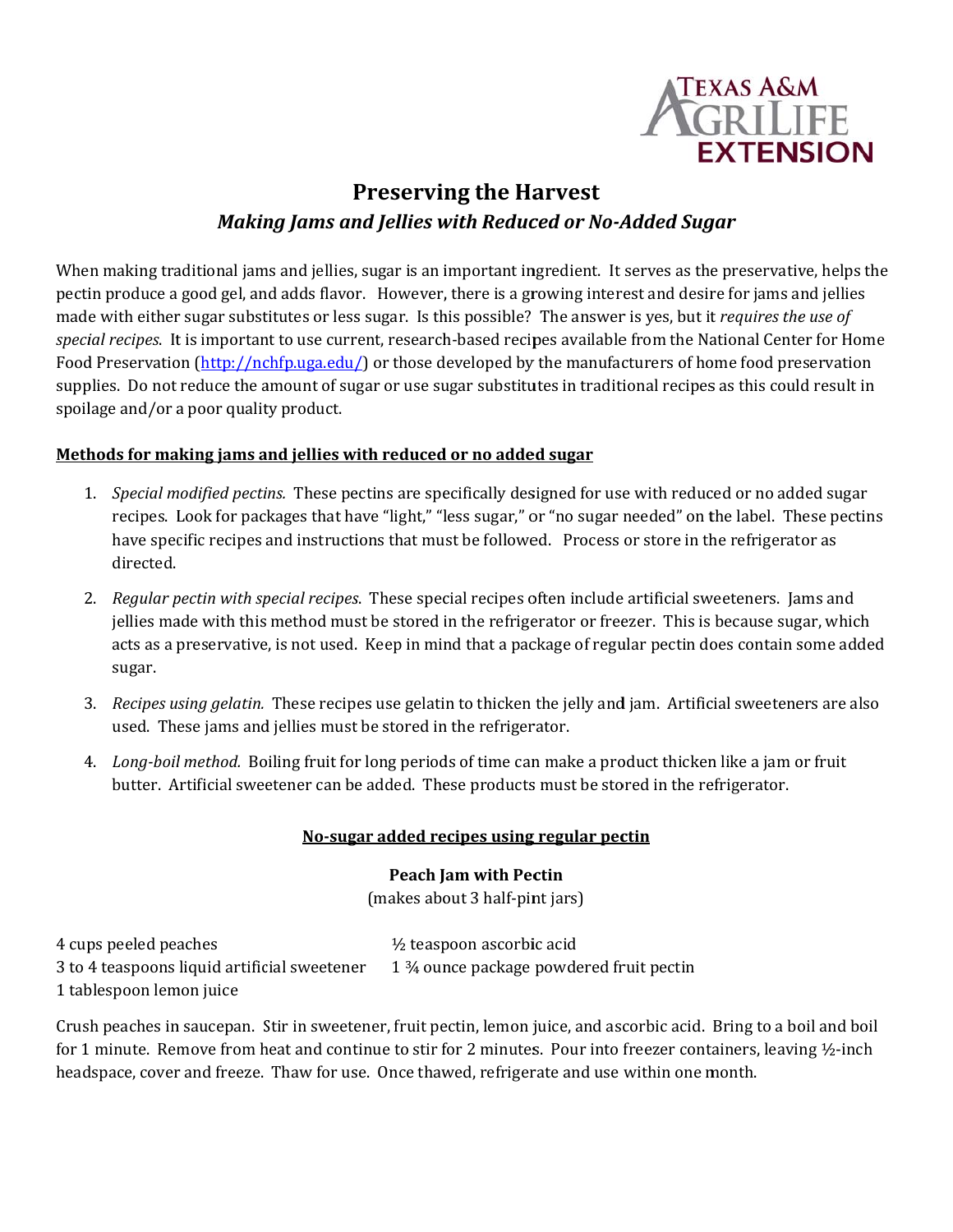# **Strawberry Jam with Pectin**

(makes 2 or 3 half-pint jars)

1 quart cleaned strawberries 1 package powdered fruit pectin 3 to 4 teaspoons liquid artificial sweetener 1 tablespoon lemon juice Red food coloring (as desired)

Crush strawberries in a 1  $\frac{1}{2}$  quart saucepan. Stir in artificial sweetener, food coloring, powdered fruit pectin, and lemon juice. Bring to a boil and boil for 1 minute. Remove from heat and continue to stir for 2 more minutes. Pour into freezer containers, leaving  $\frac{1}{2}$ -inch headspace cover and freeze. Thaw for use. Once thawed, refrigerate and use within one month.

# **Jelly recipes using gelatin**

#### **Apple Jelly from Bottled Juice**

(makes about 4 half-pint jars)

| 2 tablespoons unflavored gelatin | 2 tablespoons lemon juice      | Food coloring, if desired |
|----------------------------------|--------------------------------|---------------------------|
| 1 quart unsweetened apple juice  | 2 tablespoons liquid sweetener |                           |

Wash and sterilize jars. After the jars have been sterilized, keep them hot. In a saucepan, soften gelatin in apple juice and lemon juice. Bring to a rolling boil, dissolving gelatin. Boil 1 minute then remove from heat. Stir in liquid sweetener and food coloring. Pour into hot sterilized jars, leaving  $\frac{1}{4}$ -inch headspace. Add lids and bands and let the jars cool. Once the jars are cooled, **store them in the refrigerator** and use within one month.

# **Apple Jelly**

(makes about 2 half-pint jars)

| 4 teaspoons unflavored gelatin | $1\frac{1}{2}$ tablespoons lemon juice | Food coloring, if desired |
|--------------------------------|----------------------------------------|---------------------------|
| 2 cups unsweetened apple juice | 2 tablespoons liquid sweetener         |                           |

Wash and sterilize jars. After the jars have been sterilized, keep them hot. Soften gelatin in  $\frac{1}{2}$  cup of apple juice. Bring remaining 1  $\frac{1}{2}$  cups of juice to a boil then remove from heat. Add the softened gelatin, stirring to dissolve. Add liquid sweetener, lemon juice and coloring. Bring to a full, rolling boil then pour into sterilized jars, leaving  $\frac{1}{4}$ inch headspace. Add lids and bands and let the jars cool. Once the jars are cooled, **store them in the refrigerator** and use within one month.

# **Grape Jelly**

(makes 3 half-pint jars)

| 2 tablespoons unflavored gelatin | 1 bottle (24 ounces) unsweetened grape juice |
|----------------------------------|----------------------------------------------|
| 2 tablespoons lemon juice        | 2 tablespoons liquid sweetener               |

Wash and sterilize jars. After the jars have been sterilized, keep them hot. In a saucepan, soften the gelatin in the lemon and grape juices. Bring to a rolling boil, dissolving the gelatin. Boil for 1 minute and then remove from heat. Stir in the liquid sweetener. Pour jelly into hot sterilized jars, leaving  $\frac{1}{4}$ -inch headspace. Seal the jars, cool and **then store in the refrigerator**. Use within one month.